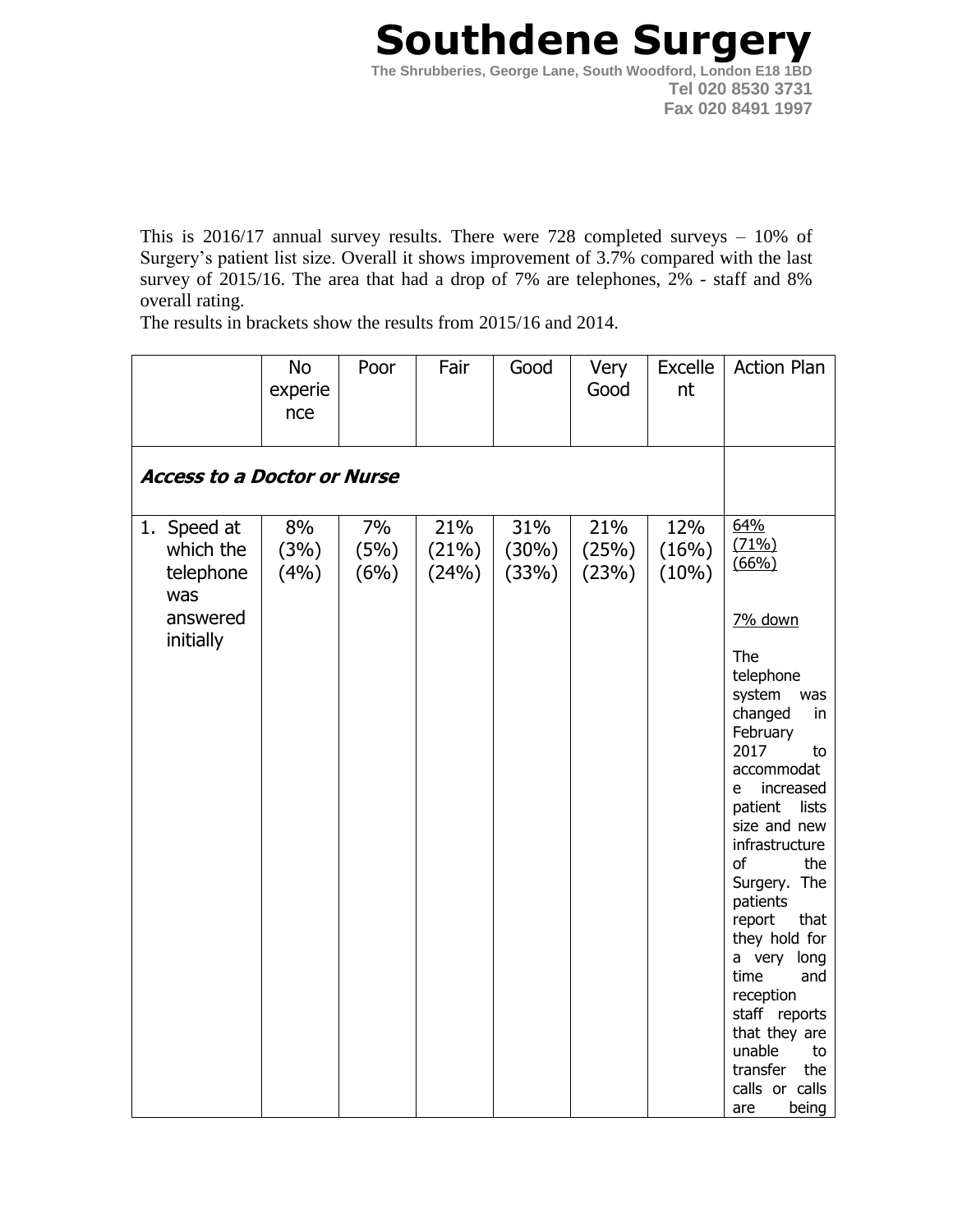|                                                                         |                    |                     |                       |                       |                       |                       | lost.<br><b>Action:</b><br>Telephone<br>system needs<br>be<br>to<br>reviewed<br>the<br>with<br>system<br>provider.<br>To<br>arrange<br>a<br>meeting<br>by<br>the<br>end<br>of<br>the<br>year<br>2017.                                                                                                                                                                                                                                                                                                                                                                                                                               |
|-------------------------------------------------------------------------|--------------------|---------------------|-----------------------|-----------------------|-----------------------|-----------------------|-------------------------------------------------------------------------------------------------------------------------------------------------------------------------------------------------------------------------------------------------------------------------------------------------------------------------------------------------------------------------------------------------------------------------------------------------------------------------------------------------------------------------------------------------------------------------------------------------------------------------------------|
| 2. Length of<br>time you<br>had to<br>wait for<br>an<br>appointm<br>ent | 3%<br>(2%)<br>(2%) | 4%<br>(4%)<br>(11%) | 15%<br>(18%)<br>(27%) | 31%<br>(28%)<br>(30%) | 30%<br>(28%)<br>(19%) | 17%<br>(20%)<br>(11%) | 78%<br>(76%)<br>(60%<br>2% up<br>We maintain<br>the<br>appointments<br>system<br>by<br>providing<br>pre-bookable<br>appointment<br>for up to 8<br>Half<br>weeks.<br>of<br>all<br>pre-<br>booked<br>appointment<br>are released<br>$\overline{2}$<br>days<br>in<br>advance<br>to<br>maintain<br>access.<br>We<br>also<br>provide<br>walk-in<br>a<br>clinic<br>every<br>for<br>day<br>emergencies,<br>which is run<br>my Advanced<br><b>Nurse</b><br>Practitioner -<br>this releases<br>principal GPs<br>to<br>manage<br>routine/ long<br>term<br>conditions.<br>We<br>also<br>provide<br>telephone<br>consultations<br>follow<br>for |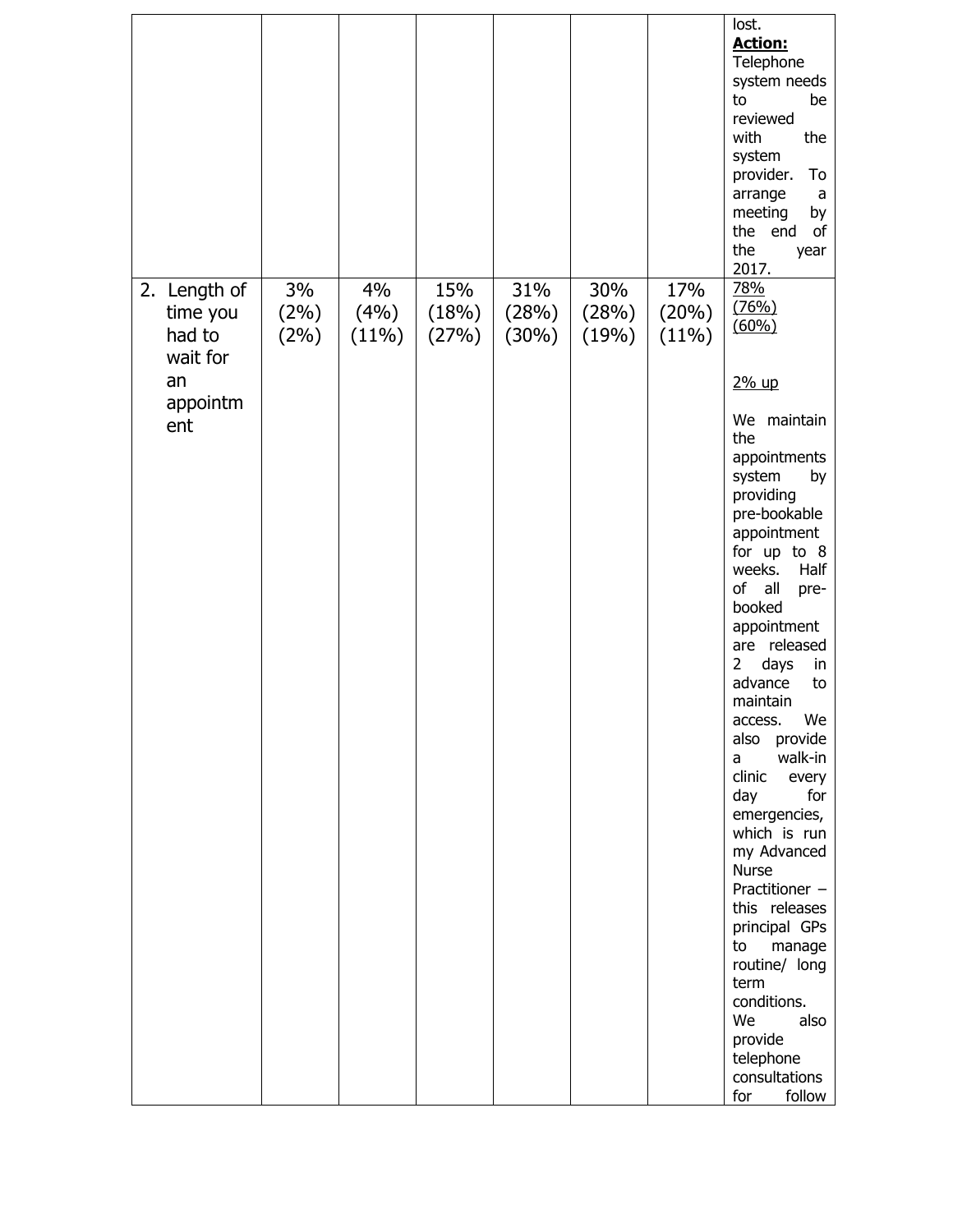|                                                                        |                       |                       |                       |                       |                       |                       | During<br>ups.<br>the<br>winter<br>period<br>we<br>add<br>additional 32<br>appointments<br>per week to<br>manage<br>winter surge.<br>Also,<br>the<br>practice<br>offers<br>all<br>appointments<br>on line which<br>improves<br>patients<br>experience in<br>booking<br>an<br>appointment.<br>The<br>management<br>of<br>the<br>appointment<br>this<br>system<br>has<br>way<br>provided<br>improved<br>results over a<br>period of two<br>years.<br><b>Action:</b><br>The number<br>of<br>appointments<br>offered to be<br>reviewed<br>at<br>the end<br>of<br>financial year<br>the<br>list<br>as<br>size<br>is<br>increasing<br>with<br>each<br>quarter. |
|------------------------------------------------------------------------|-----------------------|-----------------------|-----------------------|-----------------------|-----------------------|-----------------------|----------------------------------------------------------------------------------------------------------------------------------------------------------------------------------------------------------------------------------------------------------------------------------------------------------------------------------------------------------------------------------------------------------------------------------------------------------------------------------------------------------------------------------------------------------------------------------------------------------------------------------------------------------|
| Convenie<br>3.<br>nce of day<br>and time<br>of your<br>appointm<br>ent | 2%<br>(2%)<br>$(2\%)$ | $1\%$<br>(2%)<br>(4%) | 10%<br>(11%)<br>(18%) | 28%<br>(25%)<br>(31%) | 34%<br>(31%)<br>(25%) | 25%<br>(29%)<br>(20%) | 87%<br>(85%)<br>(76%)<br>2% up<br>Historically<br>the results of<br>this question<br>is<br>very                                                                                                                                                                                                                                                                                                                                                                                                                                                                                                                                                          |
|                                                                        |                       |                       |                       |                       |                       |                       | positive<br>as<br>provide<br>we<br>Extended<br>Hours,<br>i.e.<br>we are open                                                                                                                                                                                                                                                                                                                                                                                                                                                                                                                                                                             |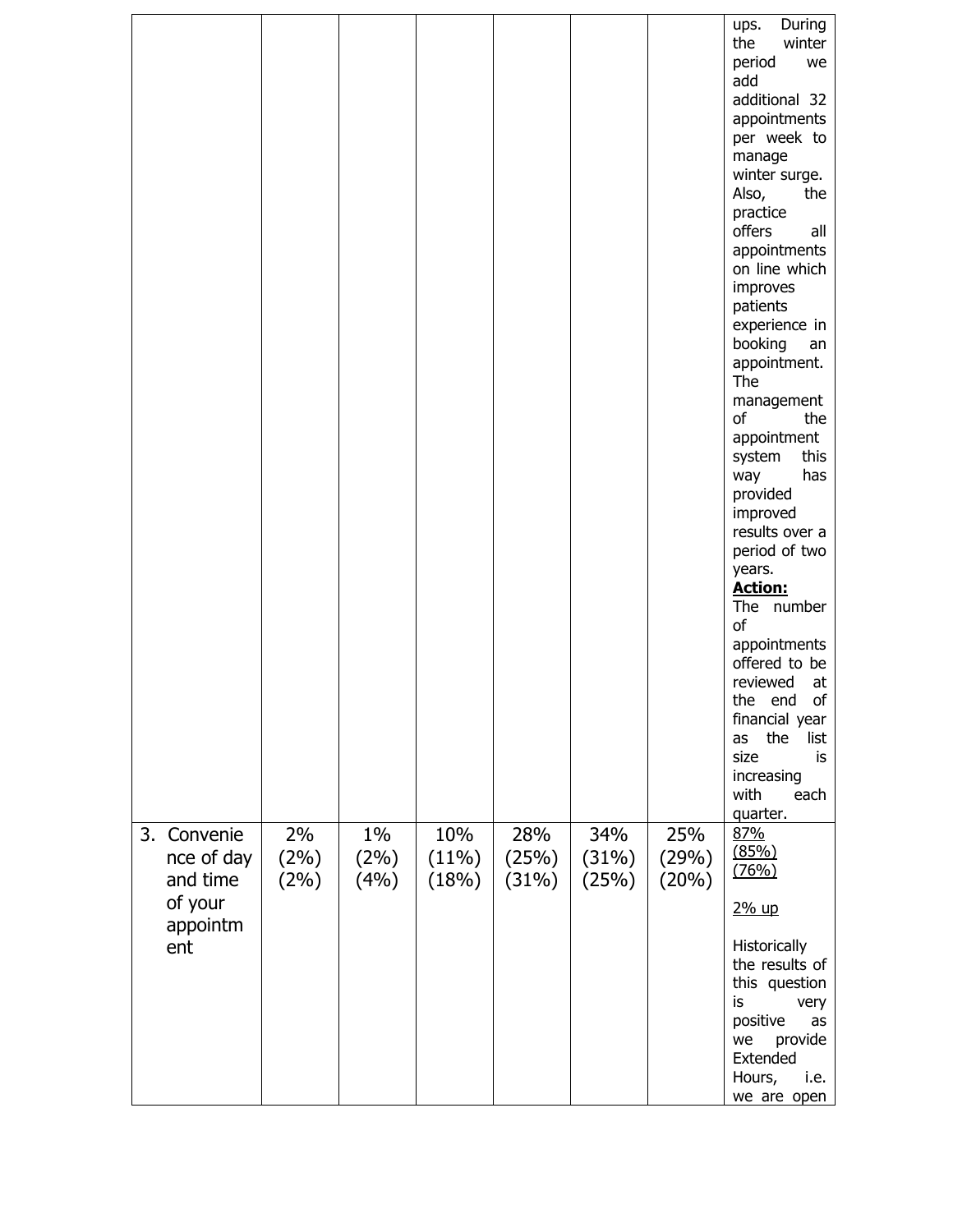|                               |                    |                    |                      |                       |                       |                       | till 8pm on<br>Mondays and<br>every second<br>fourth<br>and<br>Saturday of<br>each month.<br>We also offer<br>early<br>appointments<br>outside<br>Extended<br>Hours ES, i.e.<br>appointments<br>are available<br>from 7.30am<br>certain<br>on<br>We<br>days.<br>offer<br>also<br>early and late<br>appointments<br>with<br>the<br>Nurse.<br><b>Action:</b><br>continue<br>To<br>with<br>the<br>same<br>arrangement. |
|-------------------------------|--------------------|--------------------|----------------------|-----------------------|-----------------------|-----------------------|---------------------------------------------------------------------------------------------------------------------------------------------------------------------------------------------------------------------------------------------------------------------------------------------------------------------------------------------------------------------------------------------------------------------|
| 4. Seeing<br>the<br>Doctor of | 8%<br>(9%)<br>(9%) | 3%<br>(3%)<br>(8%) | 9%<br>(11%)<br>(18%) | 25%<br>(22%)<br>(26%) | 29%<br>(25%)<br>(20%) | 26%<br>(30%)<br>(19%) | 80%<br>(77%)<br>(65%)                                                                                                                                                                                                                                                                                                                                                                                               |
| your<br>choice                |                    |                    |                      |                       |                       |                       | 3% up                                                                                                                                                                                                                                                                                                                                                                                                               |
|                               |                    |                    |                      |                       |                       |                       | The<br>arrangement<br>release<br>to<br>principal GPs<br>from<br>seeing<br>emergencies<br>facilitates<br>patients with<br>greater<br>a<br>choice<br>оf<br>booking<br>a<br>routine<br>appointment<br>with a GP of<br>their choice.<br><b>Action:</b><br>To continue<br>with<br>the<br>same<br>arrangement,<br>however,<br>to<br>review<br>access<br>in<br>April 2018 as<br>patient<br>list                            |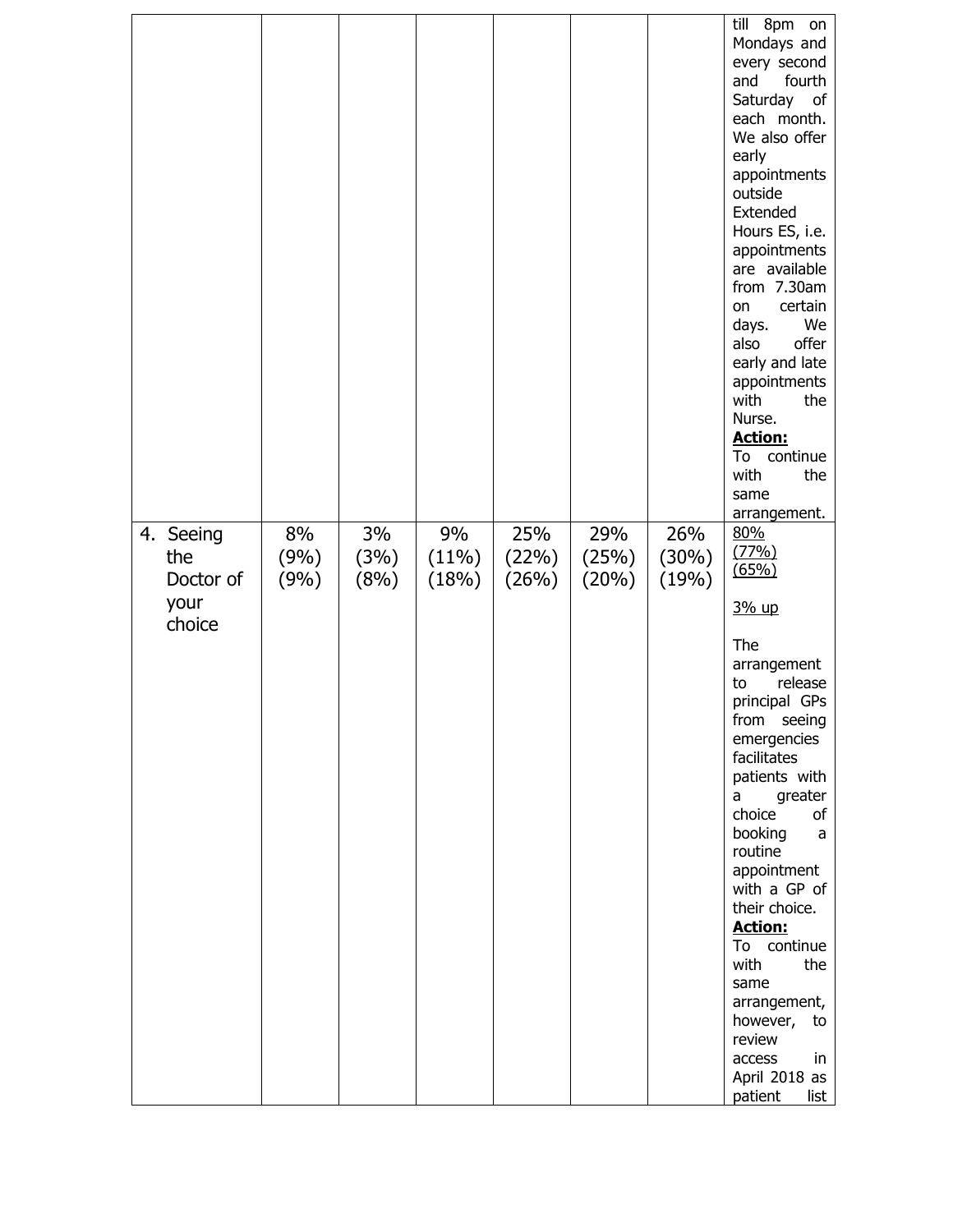|    |                                                                                                          |                       |                    |                       |                       |                       |                          | size<br>is                                                                                                                                                                                                                                                                                                                                                      |
|----|----------------------------------------------------------------------------------------------------------|-----------------------|--------------------|-----------------------|-----------------------|-----------------------|--------------------------|-----------------------------------------------------------------------------------------------------------------------------------------------------------------------------------------------------------------------------------------------------------------------------------------------------------------------------------------------------------------|
|    | 5. Length of<br>time<br>waiting to<br>check in<br>with<br>Reception                                      | 3%<br>$(2\%)$<br>(1%) | 2%<br>(3%)<br>(3%) | 7%<br>(12%)<br>(18%)  | 22%<br>(27%)<br>(32%) | 36%<br>(32%)<br>(28%) | 30%<br>(24%)<br>(18%)    | increasing.<br>88%<br>(83%)<br>(78%)<br>5% up<br>This result is<br>very positive<br>the<br>as<br>Practice<br>has<br>installed<br>a<br>self check-in<br>machine<br>which<br>is<br>favoured<br>by<br>the patients.<br><b>Action:</b><br>continue<br>To<br>with<br>the<br>same                                                                                     |
|    | 6. Length of<br>time<br>waiting to<br>see the<br>Doctor or<br><b>Nurse</b><br>without<br>explanatio<br>n | 14%<br>(14%)<br>(17%) | 4%<br>(5%)<br>(9%) | 11%<br>(19%)<br>(21%) | 28%<br>(28%)<br>(26%) | 28%<br>(21%)<br>(16%) | 15%<br>(13%)<br>$(11\%)$ | arrangement.<br>71%<br>(62%)<br>(53%)<br>9% up<br>Although this<br>keeps<br>area<br>improving as<br>have<br>we<br>made several<br>changes<br>in<br>clinic set ups,<br>inform<br>we<br>patients<br>about<br>the<br>waiting<br>time<br>via<br>Jayex<br>board<br>and<br>via reception.<br><b>Action:</b><br>To<br>audit<br>waiting times<br>on a regular<br>basis. |
| 7. | Satisfactio<br>n of walk-<br>in clinic<br>service                                                        | 12%<br>(23%)<br>(29%) | 3%<br>(2%)<br>(6%) | 6%<br>(10%)<br>(9%)   | 19%<br>(18%)<br>(23%) | 28%<br>(23%)<br>(15%) | 32%<br>(24%)<br>(18%)    | 79%<br>(65%)<br>(56%)<br>14% up<br>Walk-in clinic<br>was launched<br>in 2013 and<br>proved to be                                                                                                                                                                                                                                                                |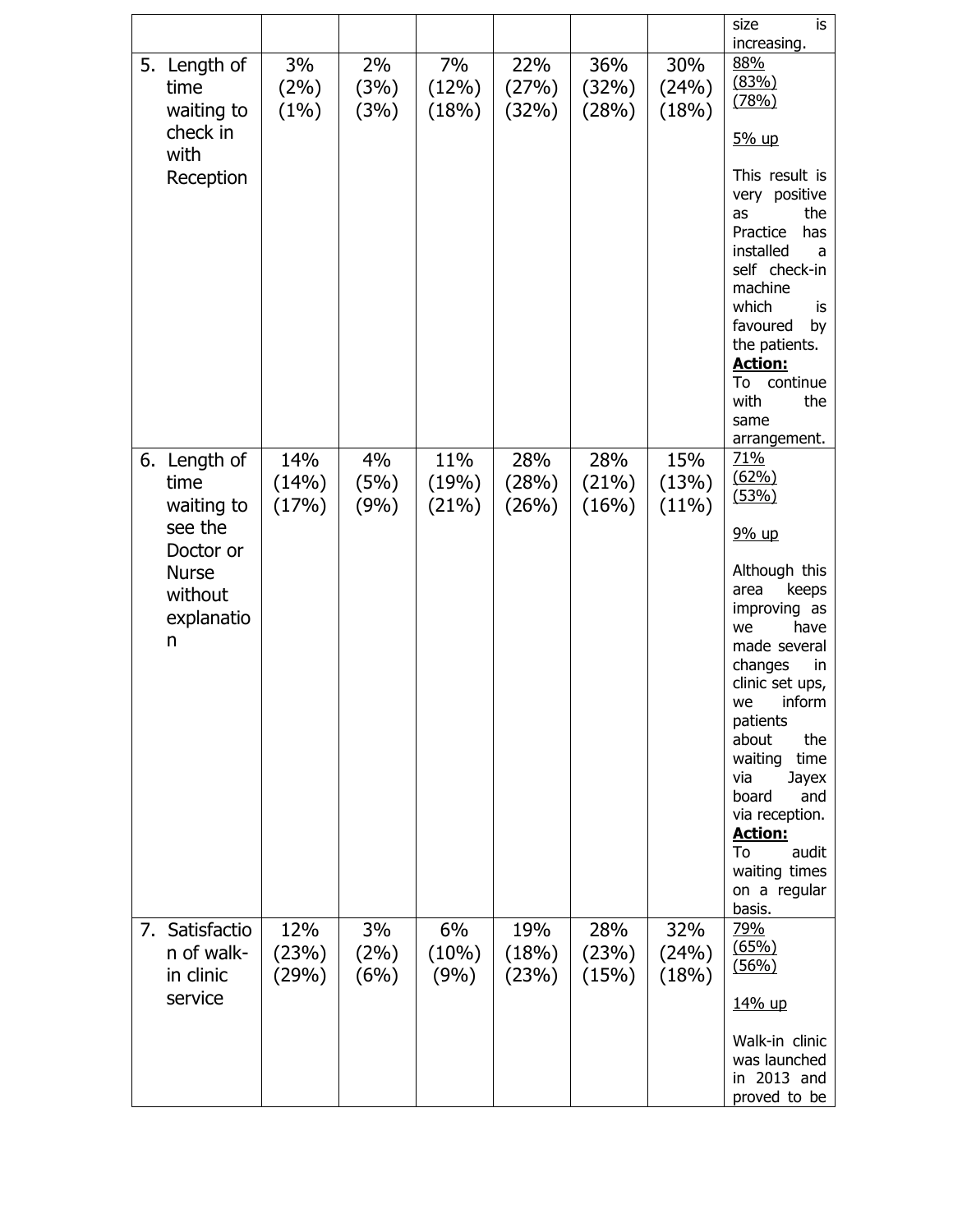| Opportuni<br>8.                                                        | 28%            | 3%           | 7%             | 20%            | 25%            | 17%            | a success in<br>managing<br>A&E<br>attendances.<br>Also,<br>throughout<br>the<br>years,<br>patients'<br>satisfaction is<br>increasing.<br>Due to this<br>service,<br>patients<br>come<br>to<br>register with<br>the practice.<br>We also are<br>informed that<br>walk-in clinic<br>is praised on<br>social media,<br>especially by<br>parent<br>groups.<br>However,<br>this services<br>major issue<br>is the waiting<br>The<br>times.<br>Practice<br>informs<br>of<br>waiting times<br>for<br>walk-in<br>clinic<br>via<br>Jayex board.<br><b>Action:</b><br>To<br>review<br>access due to<br>increased<br>patient<br>list<br>size.<br>with<br><b>Discuss</b><br>PPG<br>the<br>action<br>plan<br>for managing<br>waiting<br>times.<br>62% |
|------------------------------------------------------------------------|----------------|--------------|----------------|----------------|----------------|----------------|-------------------------------------------------------------------------------------------------------------------------------------------------------------------------------------------------------------------------------------------------------------------------------------------------------------------------------------------------------------------------------------------------------------------------------------------------------------------------------------------------------------------------------------------------------------------------------------------------------------------------------------------------------------------------------------------------------------------------------------------|
| ty of<br>speaking<br>to a<br>Doctor or<br>Nurse on<br>the<br>telephone | (39%)<br>(35%) | (6%)<br>(8%) | (10%)<br>(13%) | (15%)<br>(19%) | (17%)<br>(14%) | (13%)<br>(11%) | (45%)<br>(44%)<br>17% up<br>The<br>Practice<br>offering<br>is<br>telephone<br>consultations                                                                                                                                                                                                                                                                                                                                                                                                                                                                                                                                                                                                                                               |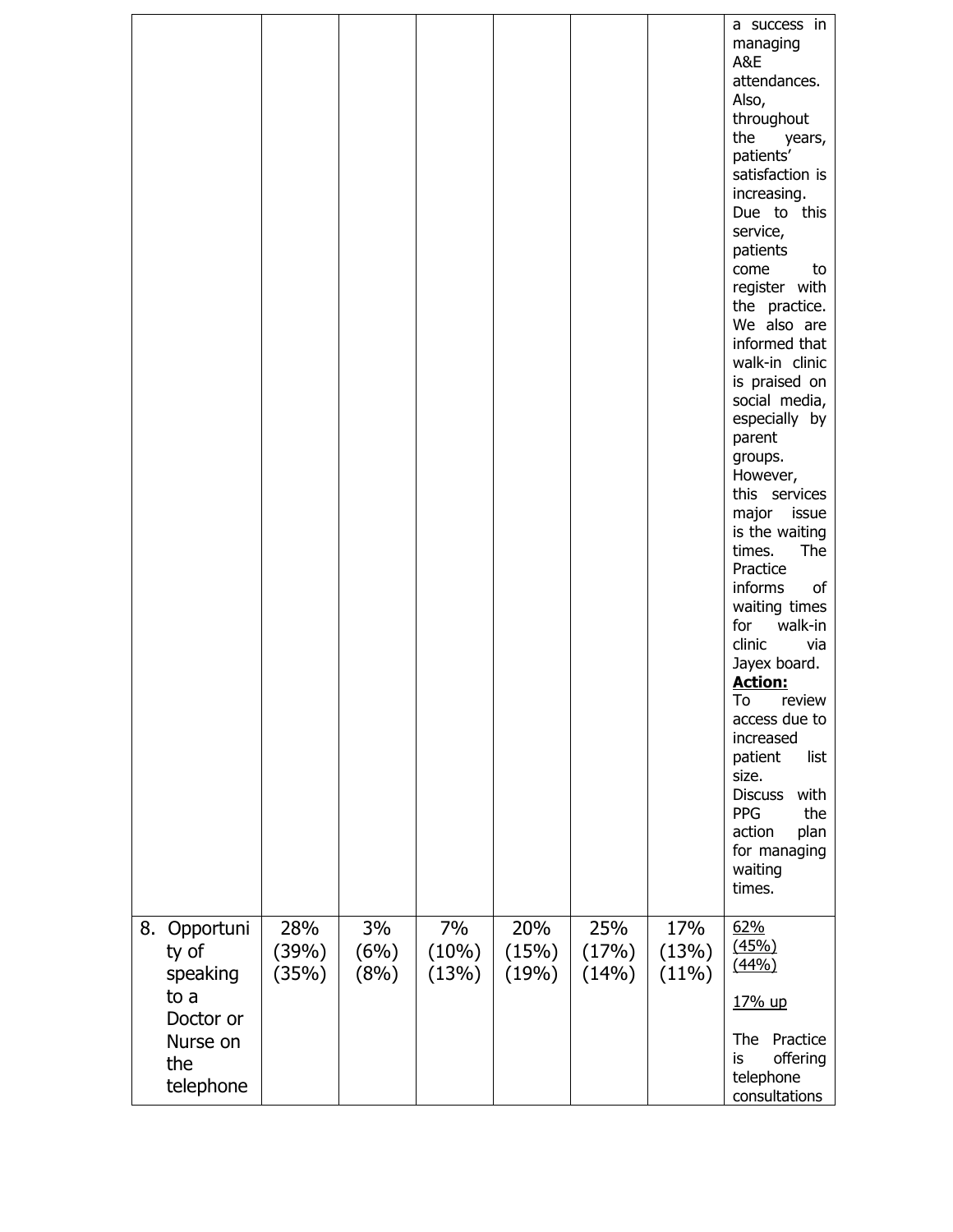| when<br>necessary                                                                     |                       |                    |                       |                    |                     |                     | for<br>routine/<br>follow<br>up<br>matters.<br>Patients<br>satisfaction is<br>increasing<br>with the use<br>this<br>of<br>service.<br><b>Action:</b><br>continue<br>To<br>with<br>this<br>service.                                                                                                                                                                                                                                      |
|---------------------------------------------------------------------------------------|-----------------------|--------------------|-----------------------|--------------------|---------------------|---------------------|-----------------------------------------------------------------------------------------------------------------------------------------------------------------------------------------------------------------------------------------------------------------------------------------------------------------------------------------------------------------------------------------------------------------------------------------|
| 9. If you use<br>Online<br><b>Access</b><br>service,<br>how<br>satisfactor<br>y it is | 65%<br>(77%)<br>(82%) | 2%<br>(2%)<br>(2%) | 2%<br>$(1\%)$<br>(2%) | 8%<br>(5%)<br>(4%) | 13%<br>(6%)<br>(5%) | 10%<br>(9%)<br>(5%) | 31%<br>(20%)<br>(14%)<br>11% up<br>In 2017 the<br>Practice<br>advertised<br>online service<br>and<br>managed<br>to<br>increase<br>the<br>of<br>amount<br>patients<br>using online<br>services<br>to<br>38%.<br>However, we<br>like<br>would<br>even<br>more<br>patients<br>this<br>using<br>service.<br><b>Action:</b><br>continue<br>To<br>with<br>online<br>service<br>promotion<br>notice<br>via<br>boards,<br>Jayex board,<br>Mjog. |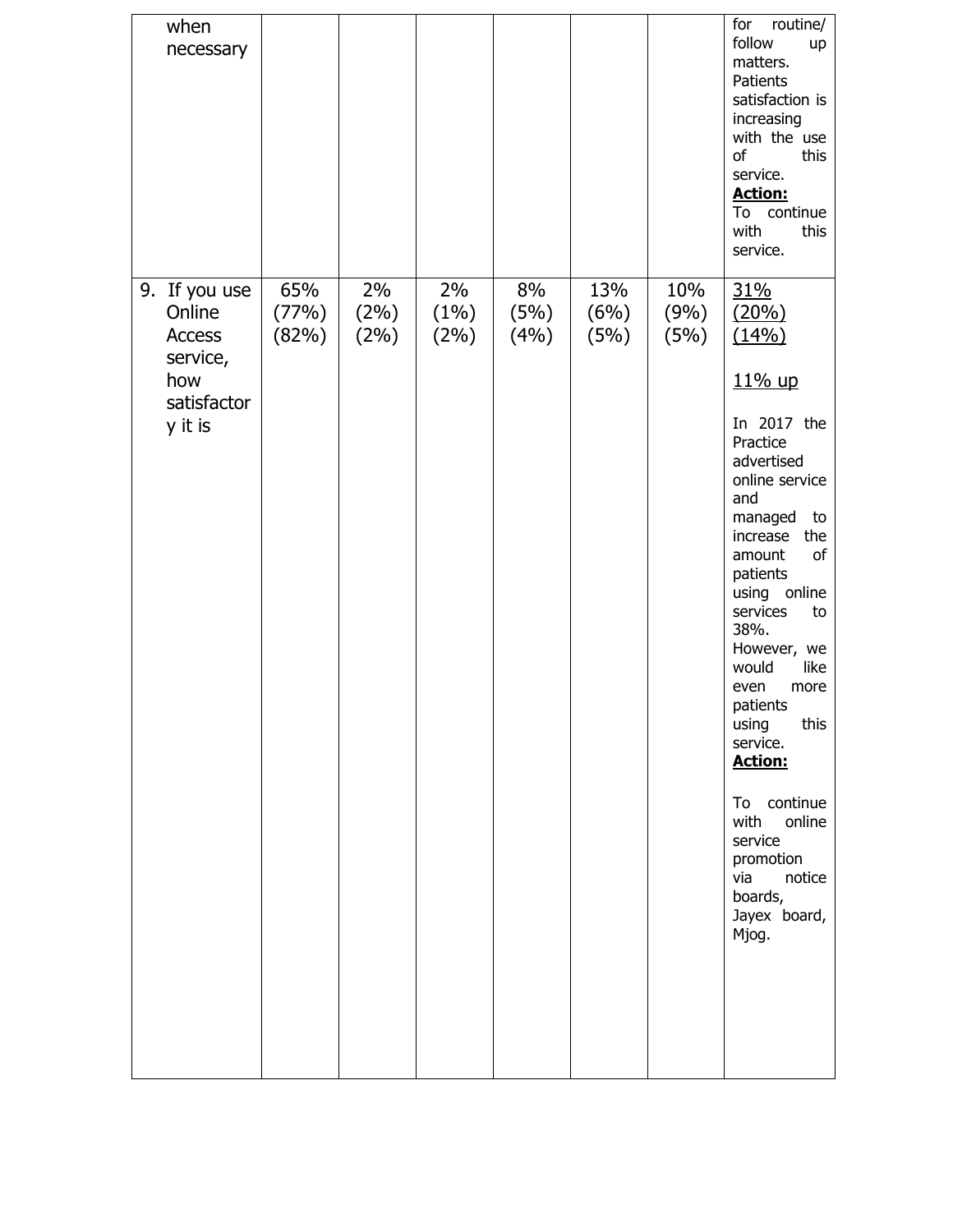| Obtaining a repeat prescription             |                       |                       |                    |                       |                       |                       |                                                                                                                                                                                                                                                                                                                                                                                                                                                                                      |
|---------------------------------------------|-----------------------|-----------------------|--------------------|-----------------------|-----------------------|-----------------------|--------------------------------------------------------------------------------------------------------------------------------------------------------------------------------------------------------------------------------------------------------------------------------------------------------------------------------------------------------------------------------------------------------------------------------------------------------------------------------------|
| 10. Prescripti<br>on ready<br>on time       | 25%<br>(26%)<br>(23%) | 2%<br>(2%)<br>(2%)    | 4%<br>(5%)<br>(6%) | 16%<br>(18%)<br>(21%) | 28%<br>(20%)<br>(22%) | 25%<br>(29%)<br>(26%) | 69%<br>(67%)<br>(69%)                                                                                                                                                                                                                                                                                                                                                                                                                                                                |
|                                             |                       |                       |                    |                       |                       |                       | 2% up                                                                                                                                                                                                                                                                                                                                                                                                                                                                                |
| 11. Prescripti<br>on<br>correctly<br>issued | 23%<br>(25%)<br>(21%) | 2%<br>(2%)<br>(1%)    | 2%<br>(3%)<br>(5%) | 16%<br>(17%)<br>(18%) | 28%<br>(20%)<br>(22%) | 29%<br>(33%)<br>(33%) | 73%<br>(70%)<br>(73%)<br>3% up                                                                                                                                                                                                                                                                                                                                                                                                                                                       |
| 12. Handling<br>of any<br>queries           | 26%<br>(31%)<br>(25%) | $1\%$<br>(2%)<br>(3%) | 5%<br>(4%)<br>(8%) | 15%<br>(18%)<br>(21%) | 30%<br>(22%)<br>(21%) | 23%<br>(23%)<br>(22%) | 68%<br>(63%)<br>(64%)                                                                                                                                                                                                                                                                                                                                                                                                                                                                |
|                                             |                       |                       |                    |                       |                       |                       | 5% up<br><b>This</b><br>area<br>shows<br>an<br>improvement<br>following<br>a<br>decision<br>to<br>train<br>all<br>reception<br>staff<br>to<br>process<br>prescriptions.<br><b>Action:</b><br>staff<br>During<br>appraisals it<br>evident<br>was<br>that although<br>staff<br>are<br>good<br>in<br>processing<br>prescriptions,<br>they<br>feel<br>they require<br>more training<br>from clinical<br>system<br>provider.<br>This is to be<br>arranged<br>in<br>April/<br>May<br>2018. |
| <b>About the staff</b>                      |                       |                       |                    |                       |                       |                       |                                                                                                                                                                                                                                                                                                                                                                                                                                                                                      |
| 13. The                                     | 11%                   | 1%                    | 4%                 | 19%                   | 31%                   | 34%                   | 84%                                                                                                                                                                                                                                                                                                                                                                                                                                                                                  |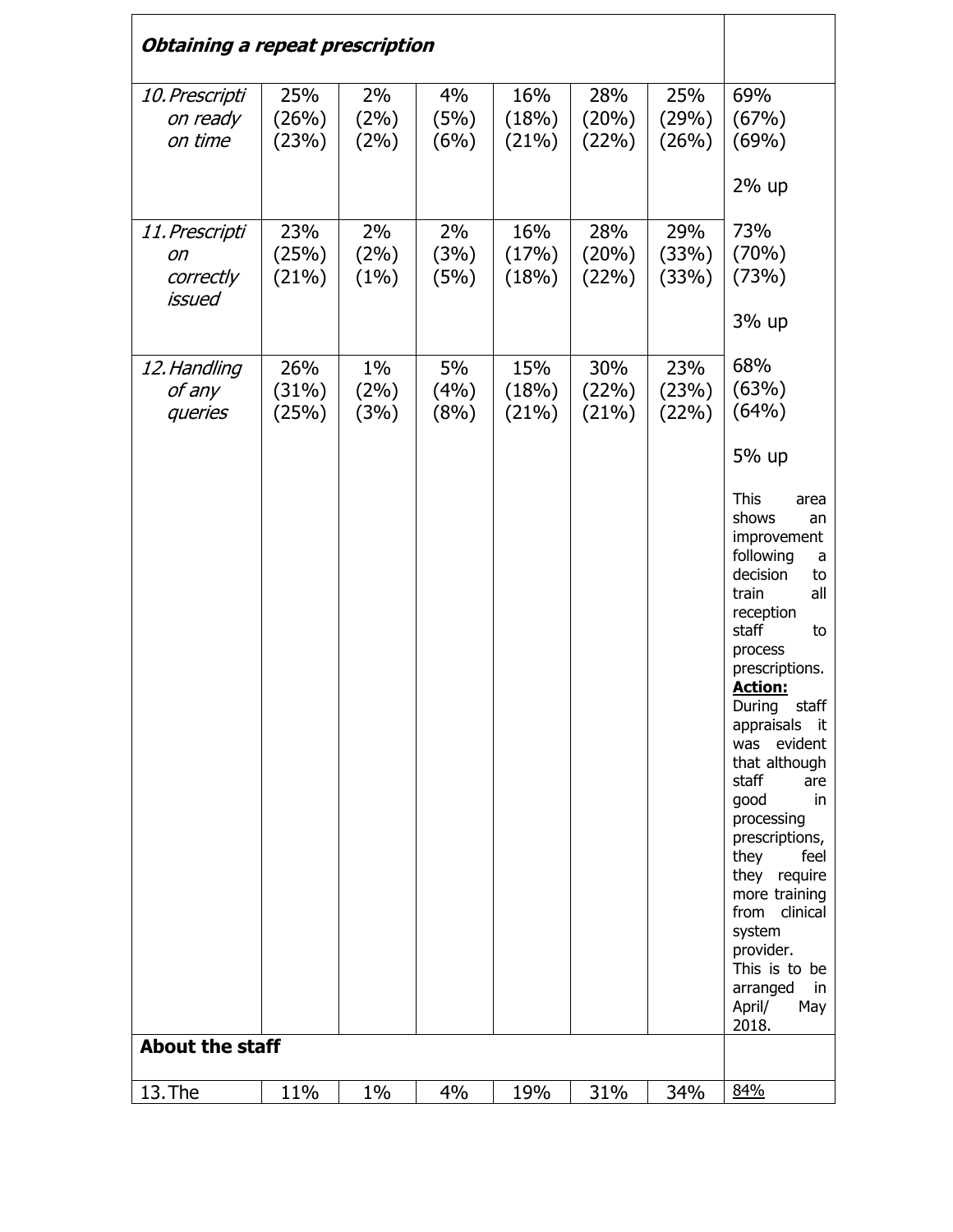| informatio<br>n<br>provided<br>by the<br>Reception<br>staff | $(6\%)$  <br>(4% )       | $(2\%)$  <br>(3%)     | (11%)              | $(7\%)$ $(23\%)$<br>(29%) | $(30\%)$<br>(25%)    | (32%)<br>(28%)        | (85%)<br>(82%)<br>1% down                                                                                                                                                                                                                                                                                                                                                                                                                                                                                                                                                                                                 |
|-------------------------------------------------------------|--------------------------|-----------------------|--------------------|---------------------------|----------------------|-----------------------|---------------------------------------------------------------------------------------------------------------------------------------------------------------------------------------------------------------------------------------------------------------------------------------------------------------------------------------------------------------------------------------------------------------------------------------------------------------------------------------------------------------------------------------------------------------------------------------------------------------------------|
| 14. The<br>helpfulnes<br>s of the<br>Reception<br>staff     | 9%<br>$(2\%)$<br>$(2\%)$ | 2%<br>$(2\%)$<br>(3%) | 2%<br>(8%)<br>(9%) | 15%<br>(22%)<br>(25%)     | 29%<br>30%)<br>(28%) | 43%<br>(36%)<br>(32%) | 87%<br>(88%)<br>(85%)<br>1% down<br>Although the<br>satisfaction<br>rate is very<br>high,<br>especially the<br>excellent<br>rating,<br>this<br>area<br>experienced<br>a slight drop.<br>One of the<br>explanations<br>might be that<br>the<br>non-<br>responder<br>rate is much<br>higher<br>this<br>which<br>year<br>affects<br>the<br>overall<br>rating.<br>We<br>also had a<br>few changes<br>happening at<br>the<br>Practice<br>relating<br>to<br>reception<br>work<br>which<br>had<br>some<br>teething<br>issues.<br><b>Action:</b><br>To<br>review<br>the<br>overall<br>functioning<br>of<br>the<br>reception<br>to |
|                                                             |                          |                       |                    |                           |                      |                       | adjust<br>to<br>increased<br>patient<br>list<br>size, changed<br><b>NHS</b><br>procedures,                                                                                                                                                                                                                                                                                                                                                                                                                                                                                                                                |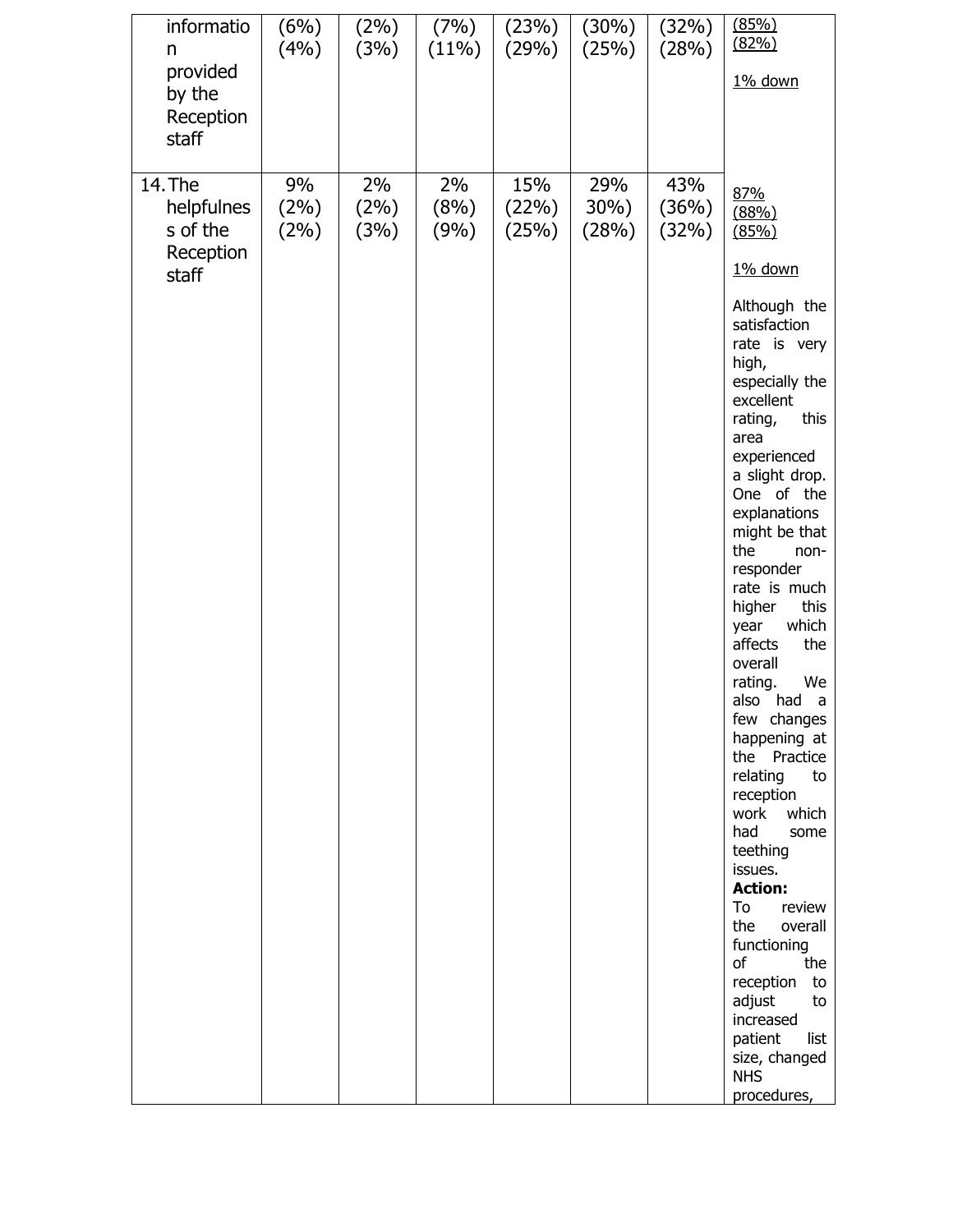|                    |  |  |  | internal<br>changes.<br>To continue<br>with weekly<br>reception<br>meetings.<br>To continue<br>with annual<br>performance<br>reviews.<br>To continue<br>with training<br>provision. |
|--------------------|--|--|--|-------------------------------------------------------------------------------------------------------------------------------------------------------------------------------------|
| <b>And finally</b> |  |  |  |                                                                                                                                                                                     |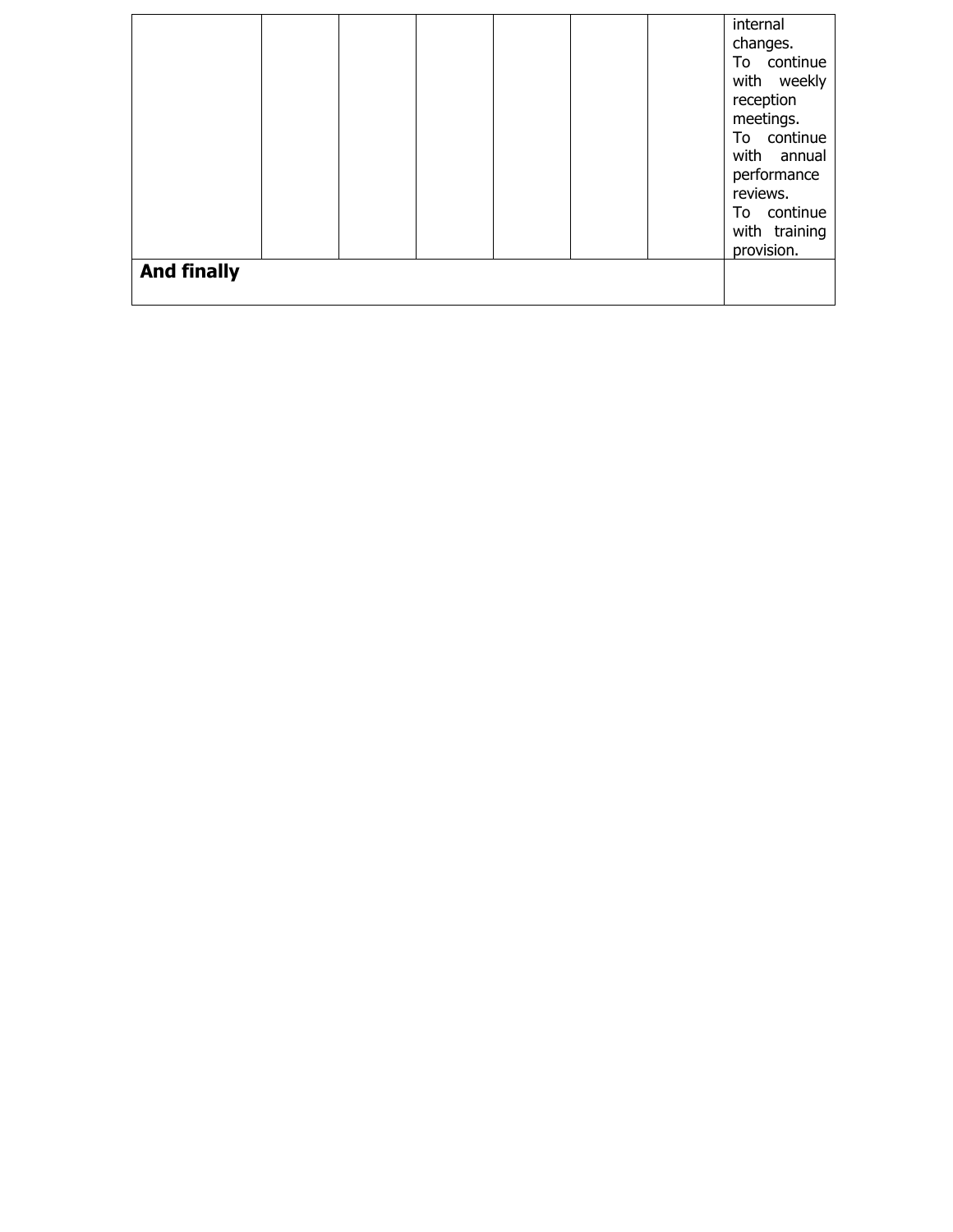| 15. My overall<br>satisfactio<br>n with this | 9%<br>$(1\%)$<br>(1%) | $1\%$<br>(1%)<br>$(2\%)$ | 3%<br>(3%)<br>(9%) | 15%<br>(19%)<br>(28%) | 30%<br>(37%)<br>(35%) | 42%<br>(39%)<br>(25%) | 87%<br>(95%)<br>(88%)                                                                                                                                                                                                                                                                                                                                                                                                                                                                                                                                                                                                                                                                                                                                            |
|----------------------------------------------|-----------------------|--------------------------|--------------------|-----------------------|-----------------------|-----------------------|------------------------------------------------------------------------------------------------------------------------------------------------------------------------------------------------------------------------------------------------------------------------------------------------------------------------------------------------------------------------------------------------------------------------------------------------------------------------------------------------------------------------------------------------------------------------------------------------------------------------------------------------------------------------------------------------------------------------------------------------------------------|
| Practice                                     |                       |                          |                    |                       |                       |                       | 8% down                                                                                                                                                                                                                                                                                                                                                                                                                                                                                                                                                                                                                                                                                                                                                          |
|                                              |                       |                          |                    |                       |                       |                       | The<br>satisfaction<br>rate is very<br>high,<br>although<br>again there is<br>a slight drop.<br><b>This</b><br>again<br>could<br>be<br>explained by<br>high rate of<br>non-<br>responders.<br><b>FFT</b><br>test<br>average<br>results show<br>94%<br>would<br>recommend<br>Practice<br>our<br>friends<br>to<br>family.<br>and<br>We<br>continuously<br>receive<br>а<br>very positive<br>feedback<br>from<br>our<br>patients and<br>we listen to<br>all<br>concerns<br>that<br>our<br>patients<br>raise.<br>We<br>discuss<br>with<br>issues<br>PPG<br>our<br>and<br>group<br>are<br>continually<br>adjusting our<br>practice<br>to<br>the needs of<br>our patients.<br><b>Action:</b><br>From<br>October 2016<br>October<br>to<br>2017<br>the<br>patient<br>list |
|                                              |                       |                          |                    |                       |                       |                       | size<br>increased by<br>455 patients.                                                                                                                                                                                                                                                                                                                                                                                                                                                                                                                                                                                                                                                                                                                            |